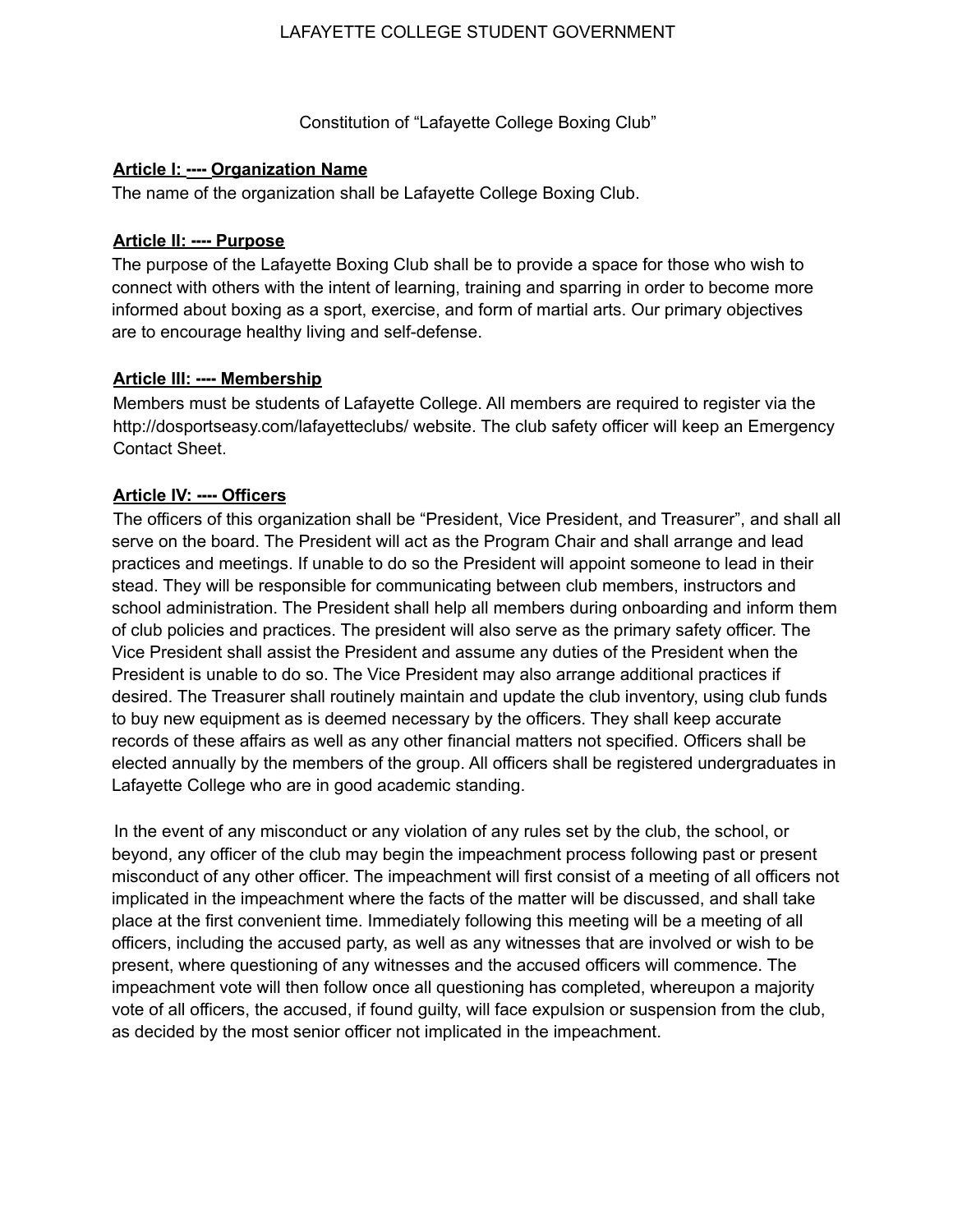LAFAYETTE COLLEGE STUDENT GOVERNMENT

Officer elections shall be held during the month of March, and the term of office shall start beginning of the fall semester. Officers may resign, however they should notify the board when they do so. All officers shall be registered undergraduates in Lafayette College who are in good academic standing.

### **Article VI: ---- Meetings**

The club will meet for practices weekly upon the start of the semester, and more practices may be scheduled at the president's or vice president's discretion. Official meetings will be held at the discretion of the president, and all members must be notified when a meeting is scheduled. If unable to be present, the vice president will lead in the place of the president.

### **Article VII: Procedure**

The meetings of this organization shall be conducted according to parliamentary law as defined in *Roberts' Rules of Order*.

### **Article VIII: Amendments**

This constitution may be amended by a majority vote of the executive board or by 2/3 vote of the club's members. Any member of the group may propose an amendment.

### **Article IX: Risk Management**

**Section I: Injury** - Use of proper boxing equipment (including but not limited to; hand wraps, mouthguard, and headgear) is mandatory for all members during sparring. Some equipment may be provided. Practices shall be held in an approved location and safety protection such as floor mats, chest protectors, and head gear, shall be used or worn whenever deemed appropriate by the certified instructor or when requested by those participating in the practice. Sparring is where two people will put their skill and knowledge of boxing through the test in a moderated fight. The purpose of this is to test an individual's skills and technique within the sport, not to land heavy blows or to cause physical damage. Any physical contact, to include sparring, will only occur after being approved by the Coach and under their direct supervision. Any members of the club engaging in physical contact without the permission and supervision of the coach will be subject to disciplinary action. At least two members of the club shall be CPR and first aid certified to help mitigate injuries.

**Section II: Finances -** To ensure that the club does not run a deficit or compromise the college in the event of a financial audit, the club will apply for a budget from the Lafayette Student Government that will be intended to cover all club expenses, such as equipment and instruction. The club also reserves the right to request more money if deemed necessary. All purchases shall be approved by and made by the Treasurer.

**Section III: Hazing Policy -** Lafayette College and Pennsylvania State Law requires that no student participates in and that no student organization allows any of its new members, members, or others to participate in any pre-membership ceremony or practice that involves mental or physical exhaustion or abuse, or in any way interferes with the students' mental or